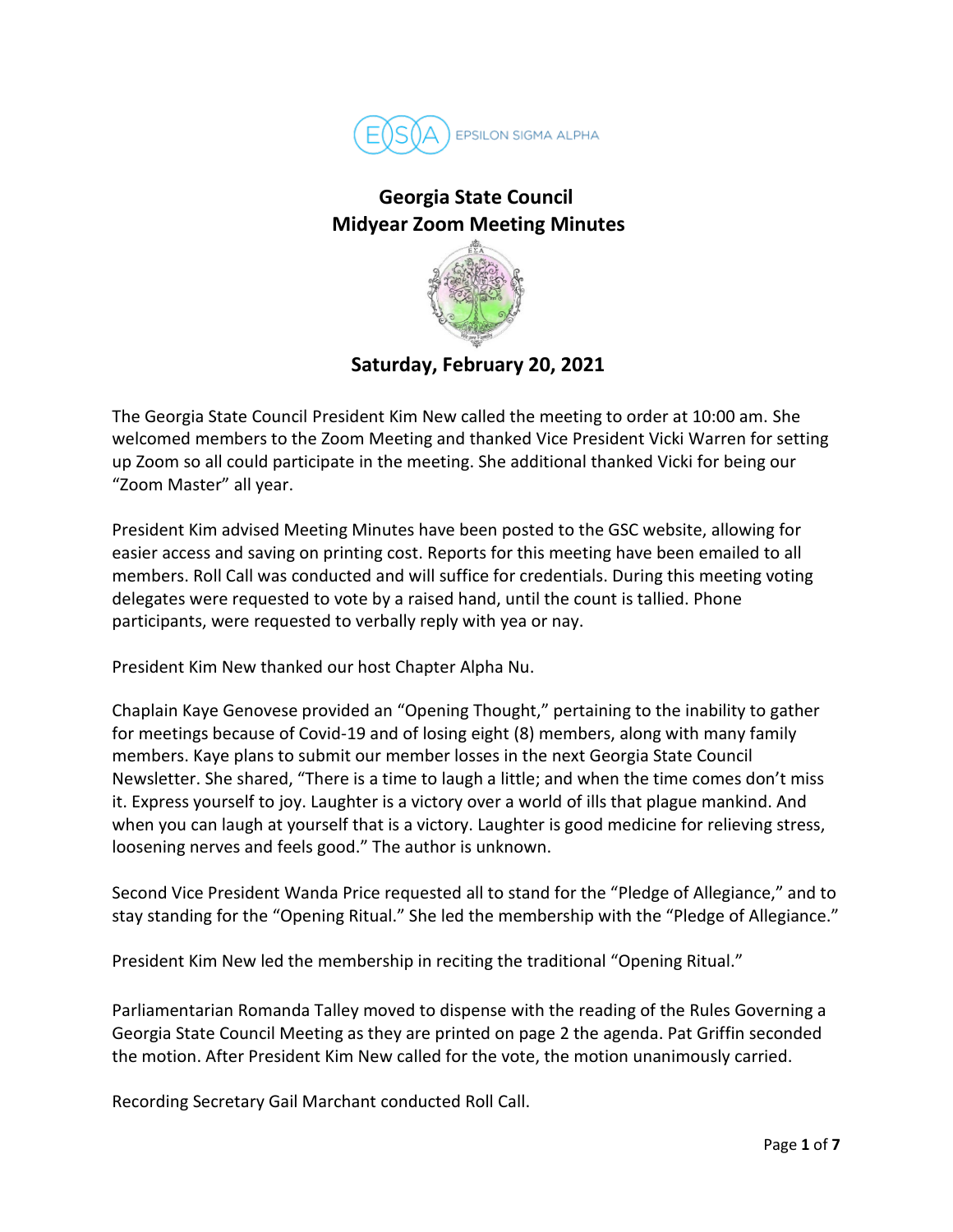| <b>CHAPTER</b> | <b>PRESIDENT</b>             | Present/<br><b>Absent</b> | <b>On Roll</b> | # Present      |
|----------------|------------------------------|---------------------------|----------------|----------------|
| Alpha Beta     | Debbie Lamp'l                | A                         | 13             | 8              |
| Alpha Delta    | <b>Pat Griffin</b>           | P                         | $\overline{7}$ | 3              |
| Alpha Nu       | <b>Connie Presley</b>        | P                         | 4              | 3              |
| Beta Chi       | Angel Aldridge               | P                         | 4              | 3              |
| Beta Kappa     | Linda Long                   | P                         | 3              | 3              |
| Beta Sigma     | Kaye Kennebrew               | A                         |                |                |
| Beta Zeta      | Joy Lynn Tynes               | P                         | $\mathcal{P}$  | $\overline{2}$ |
| Delta lota     | Susan Knudson                | P                         | 10             | 6              |
| Delta Nu       | Mary Cooper                  | P                         | 4              | 4              |
| Gamma Delta    | Rosalyn Everhart             | A                         |                |                |
| Gamma Omega    | Luanne Langmo                | P                         | $\overline{7}$ | 4              |
| Gamma Sigma    | <b>Annelle Saunders</b>      | A                         | 8              | $\overline{2}$ |
| Gamma Zeta     | <b>Brittany Petty-Rogers</b> | P                         | 6              | $\overline{2}$ |
| Kappa Rho      | Teresa Jordan                | P                         | 9              | $\overline{7}$ |
| Omega Phi      | <b>Marion Hunter</b>         | P                         | $\overline{7}$ | $\mathbf{1}$   |
| Sigma Chi      | <b>Sherry Presley</b>        | P                         | 3              | 3              |
| Zeta Alpha     | Darlene James                | P                         | 8              | $\mathbf{1}$   |
|                | Total:                       | 13                        | 95             | 52             |

President Kim New recessed the meeting at 10:14 am to reconvene in twenty (20) minutes to allow time for the presentation of the 2019-2020 Awards.

Awards Chair Debbie Glore presented the 2019-2020 Awards winners. These awards would have been announced at the Convention in 2020. She advised certificates will be mailed to the winners. Debbie announced Alpha Beta member, Judy Camp, as "Pledge of the Year" and Kappa Rho member, Wanda Price, "Outstanding Member of the Year". An itemized list of winners is attached.

Gavelette Vice President Stormy Bowie announced Kappa Rho as the "Chapter of the Year."

St. Jude Senior Chair Frances Jennings presented a large assortment of various St. Jude Award Certificates, which she plans to mail to the appropriate Chapter President.

At the conclusion of the Awards presentation, the meeting reconvened at 10:39 am. President Kim New immediately announced a ten (10) break, with the meeting reconvening at 10:51 am.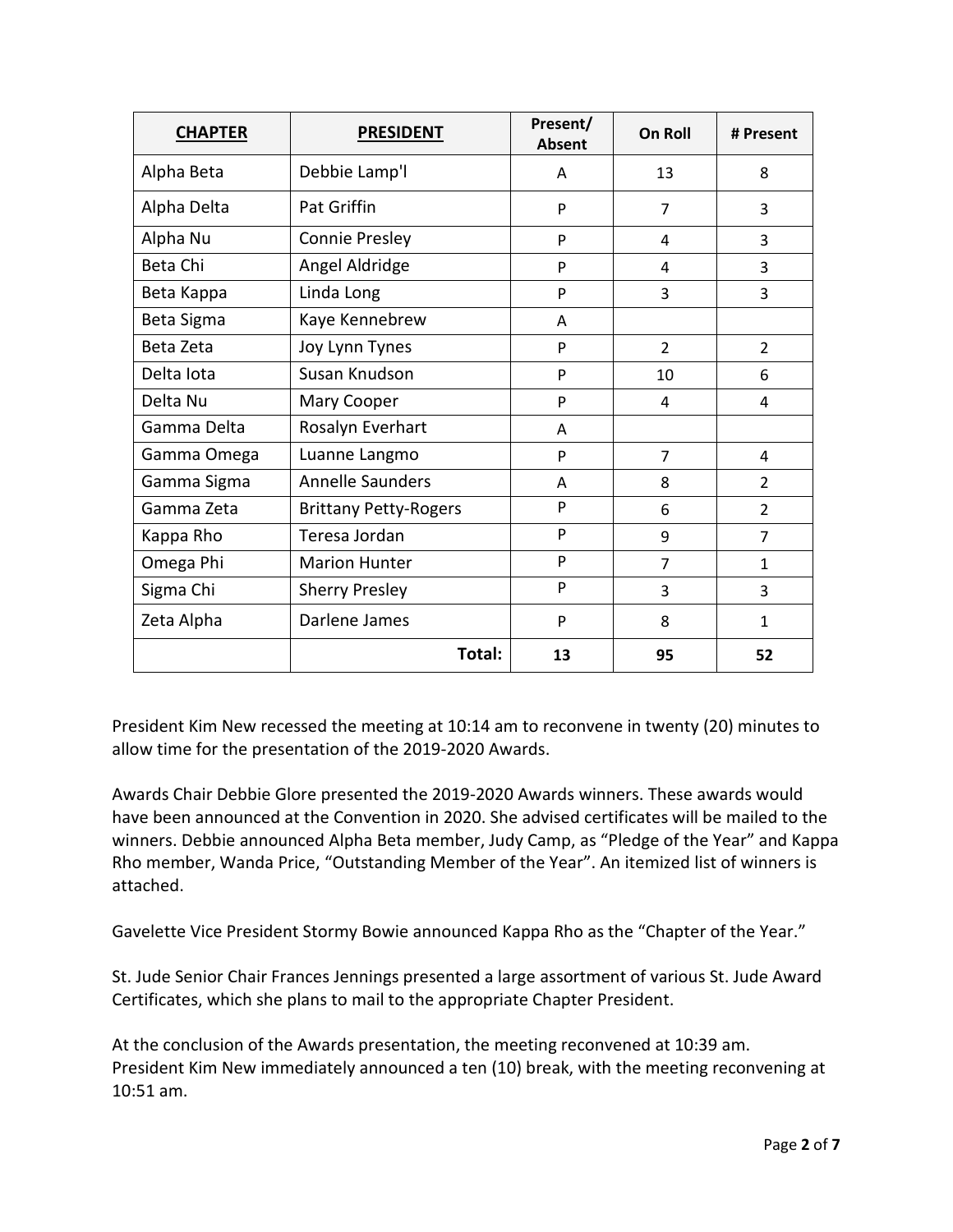Credentials Chair Vicki Warren presented the credentials report.

15 of 17 Chapters represented for a total of: 28 Chapter Votes 22 GSC Past Presidents Votes Total Votes 50

Recording Secretary Gail Marchant presented the minutes by advising that in accordance with the Bylaws, the Minutes Committee reviewed and approved the minutes of the February 2020 meeting. The minutes were posted to the Georgia State Council Website. Gail moved to dispense with the reading of the minutes and accept the minutes as written. After President Kim New called for the vote, the motion unanimously carried.

Treasurer Susan Garner provided the Treasurer's Report.

| Checking Account Balance as of June 29, 2020:           | \$9429.46  |
|---------------------------------------------------------|------------|
| Income:                                                 | \$2578.00  |
| Disbursements:                                          | \$635.54   |
| Balance on Hand as of January 31, 2021:                 | \$11371.92 |
| Savings Account Balance as of January 31, 2021:         | \$6045.94  |
| Candidates Fund Account Balance as of January 31, 2021: | \$3422.48  |
| TOTAL FUNDS as of January 31, 2021:                     | \$20840.34 |

With no discussion, the report will be filed for Audit.

Membership Chairs Vicki Warren and Wanda Price, recognized the following;

Members attending a state meeting for the first time: 1 Pledges attending: 1 Guest attending: 1

Membership Chair Wanda Price presented Georgia's IC Membership Report.

| <b>Active IC Chapters:</b> | 16  |
|----------------------------|-----|
| Jewel Pin Members:         | 98  |
| <b>MAL Members:</b>        | 1   |
| Pledge Members:            | 1   |
| TOTAL:                     | 100 |

President Kim New thanked the members for their dedication to ESA and the Executive Board for working tireless during the last few years. She advised she attended the virtual IC Convention last summer and Georgia won a number of awards, which she announced, then congratulated.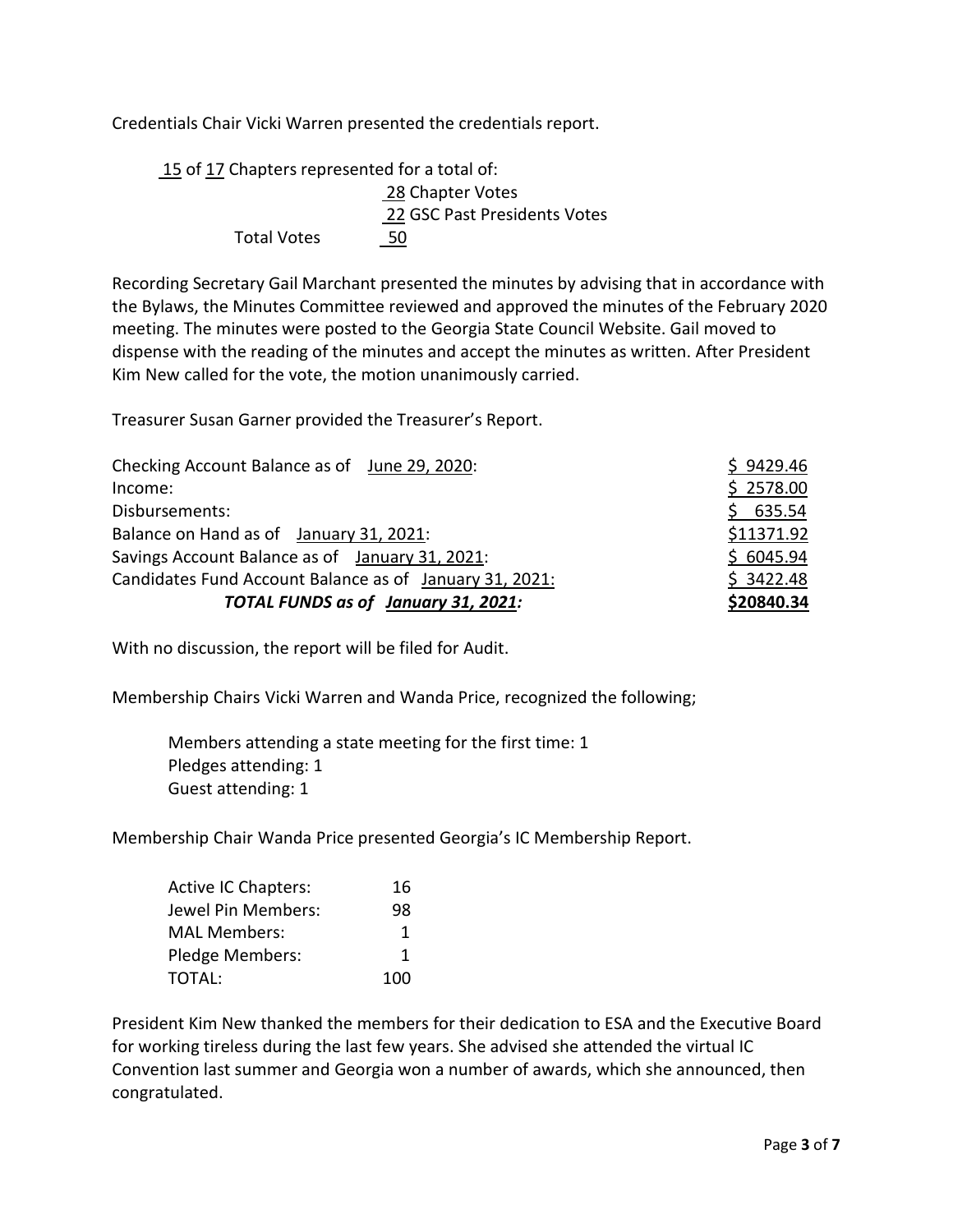The Georgia winners were as listed below.

- 1. Top State News Bulletin Editors (5 Issues or More)-2<sup>nd</sup> Place- Venetia Lewallen
- 2. ESA Foundation State Award-1<sup>st</sup> Place with \$26,377.00
- 3. ESA Foundation Scholarship Award- 1<sup>st</sup> Place with \$26,070.00
- 4. ESA Foundation Chapter Award-1<sup>st</sup> Place- Gamma Delta with \$25,020.00
- 5. State Membership Net Growth Award
- 6. State Membership Growth Award Greatest Growth by Numbers- 2nd Place
- 7. State Membership Growth Award Greatest Percentage of Growth- 2<sup>nd</sup> Place
- 8. National Champion Recruitment Award New Community Chapter with Most Pledges-Zeta Alpha
- 9. ESA Headquarters Membership Spotlight Award went to Georgia
- 10. B.J. Clark Outstanding State President Award Honorable Mention was Kim New
- 11. Danny's Dream Award- Georgia was honored for reaching over \$11 Million in giving to St Jude Children's Research Hospital

President Kim New reiterated the GSC Convention is May 14-16 in Albany, Georgia. In consideration of the health and safety of our members, a physical convention may not be possible if the COvid-19 cases continue to increase. If that occurs, we will have a virtual or Zoom Convention. Either way, the Convention will take place on the scheduled dates.

President Kim New thanked the membership again for the honor to represent the Georgia State Council, saying, "it is truly a privilege."

First Vice President, Vicki Warren called for Candidates for 2021-2021 Executive Board. She advised the nomination forms and qualifications may be found on the Georgia ESA website. She reiterated how rewarding it has been for her to serve on the Executive Board. The forms will need to be submitted to her by March 17<sup>th</sup>.

Corresponding Secretary Venetia Lewallen advised the January Newsletter is on the Georgia ESA State Website. The deadline for March has been extended until Monday, February  $22^{nd}$ . "Spring into Action" is the theme for March's Newsletter. Entries should be submitted by email to Venetia.

Parliamentarian Romanda Talley advised the Bylaws Committee has reviewed the past two years of proposed changes and they will be forwarded to the chapters soon.

Auditor Donna Moore provided a written report, requesting President Kim New present the following to the membership:

"I find the Treasurer's Georgia State Convention books for 2019 – 2020 to be in good order. I would like to thank Gail Marchant for the great job in documenting the records. I find the Treasurer's Financial book for the Georgia State Council to be in order as of 5/31/20. Susan Garner, Treasurer kept were good detailed records for the State.

Thank you, President Kim for the opportunity to audit the books for the 2019-2020 year."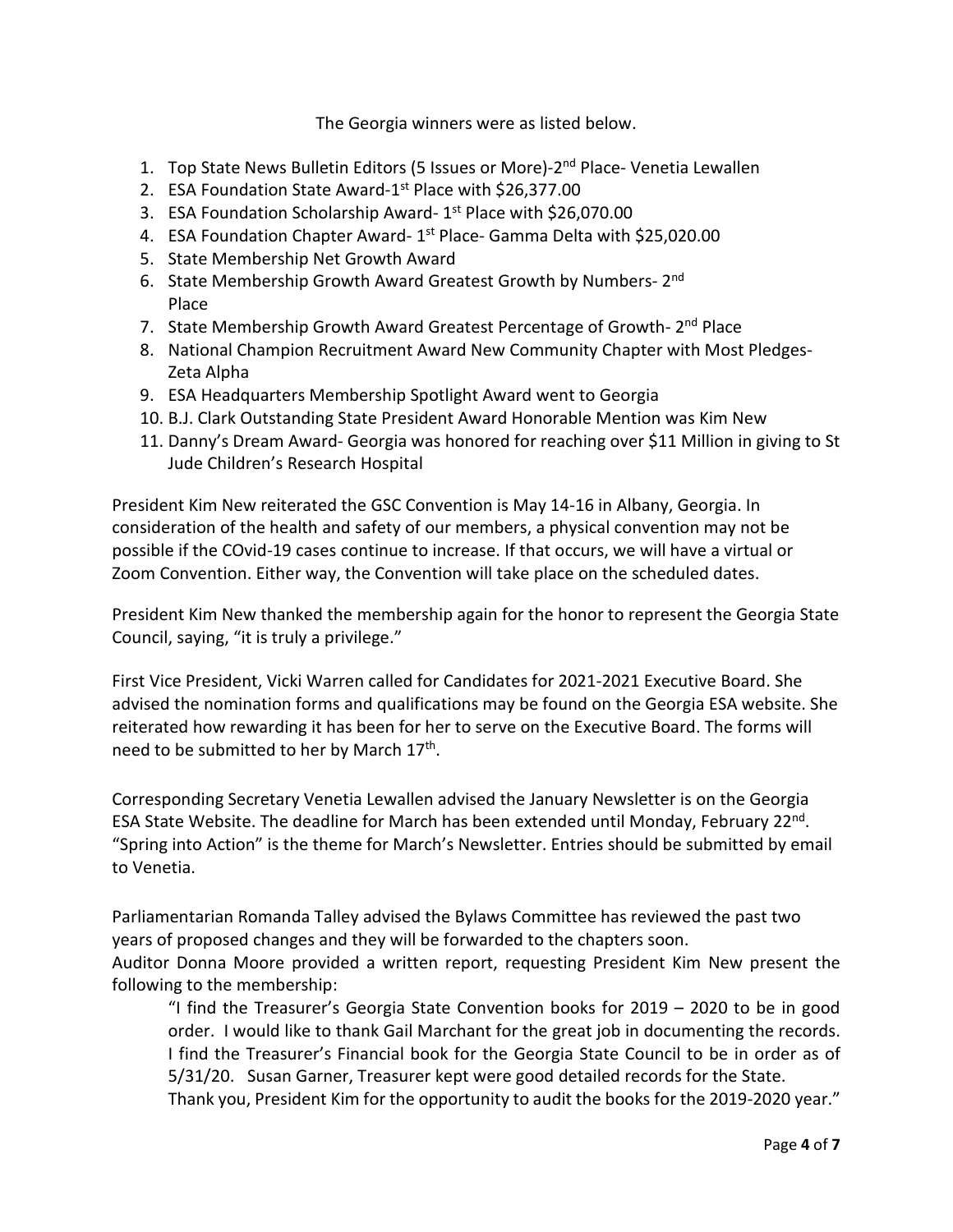Awards & Association of the Arts Chair Debbie Glore requested President Kim New to remind all that April 15<sup>th</sup> is the deadline for submission of awards. Awards forms are located on our Georgia ESA Website.

State Finance Chair Susan Knudson announced the Executive Board approved the fundraising projects she submitted for the 2021 Convention. The projects are a "Split the Pot" 50/50 Raffle, a Raffle for a Painting by Gennie Gilvin, a Quilt made by Connie Presley and a Chinese Auction with items provided by each chapter, valued at a minimum of \$25.

Philanthropic Chair Sharon Smoot said to put more joy in her heart and get those Philanthropic forms in by April  $15<sup>th</sup>$ .

Under Unfinished Business, Convention Chair Connie Presley advised the deadline for Convention registration is April  $10<sup>th</sup>$  and April  $13<sup>th</sup>$  as the deadline for Room reservations. Todate only four (4) registrations forms have been received.

Second Vice President Wanda Price advised the 2021 Georgia State Convention will be hosted by the Gavelettes at the Merry Acres Inn in Albany on May 14<sup>th</sup> -16<sup>th</sup>, 2021, with Registration at \$130. for members and \$75 for guests. The rooms range from \$94.-\$102. Room reservation deadline is April 10<sup>th</sup>. The 2022 Georgia State Convention will be hosted by Alpha Beta at the Hilton Atlanta/Marietta Hotel and Conference Center. Registration is \$118 for members and \$75. for guests. The room rates are \$152., including taxes and fees. The 2023 Georgia State Convention will be hosted by Delta Iota, with details to follow at a later date.

The 2023 SERC Conference Chairs Romanda Talley and Susie Knudson related of being in contact with different hotels capable of holding at least 230 guests. They are still pursuing the venue. Romanda reminded all that we gave up the right to host the Conference next year to Florida and Georgia will now host in 2023.

Under New Business, Corresponding Secretary Venetia Lewallen provided the Executive Board Recommendation. She first recapped the Georgia State Council referring to Nominations for the International Council.

## Article XVII - Nominations for International Council

Section 1. In the event any chapter, in good financial standing as a member of the Georgia State Council, has a candidate to submit for nomination to the International Council Nominating Committee, this nomination shall be presented at the Fall Council meeting in order that it may be processed through the Southeastern Regional Council by the State President during the annual fall conference. This is to enable the candidate a greater opportunity for her candidacy to become publicized throughout the State, as well as the SERC and International Council.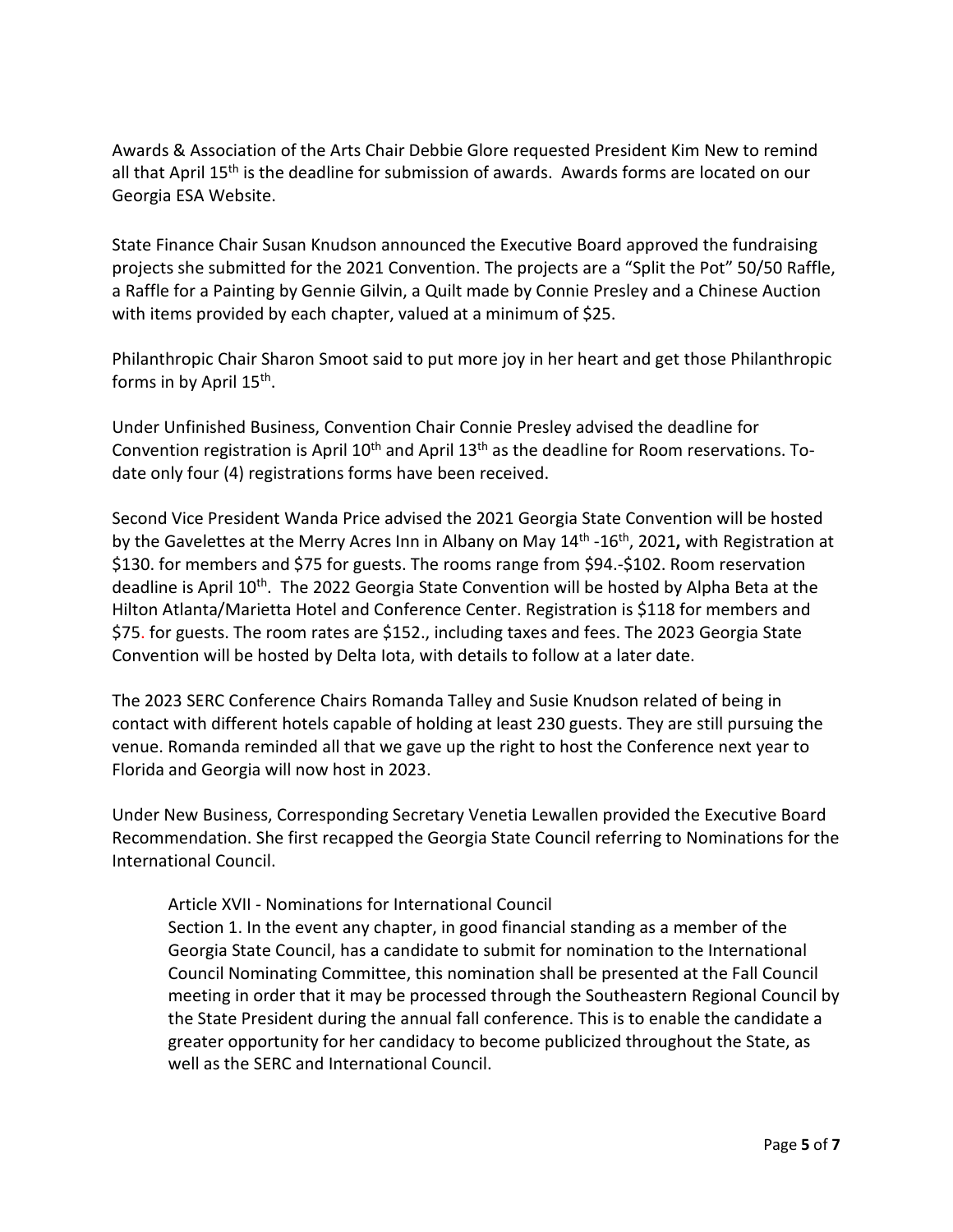Venetia advised "due to the Pandemic, Georgia State Council did not have a Fall Council meeting or SERC Conference, so, Alpha Beta submitted Gail Marchant as a candidate for IC to the office of her choice. The Georgia Council President then signed her authorization and forwarded it to the IC Nominating Committee as directed. As you know, because of Covid, the Fall Council and SERC Conference meetings were both cancelled last year, so we are proud to announce we have a Georgia girl running for the IC Board, Gail Marchant."

Venetia Lewallen then made the following motion, "The Executive Board recommends that the Georgia State Council place a half page ad in the International Council Convention Program in support of Gail's candidacy on the International Council Board." This is a budgeted item. Coming from a committee a second is not required. After President Kim New called for the vote, the motion unanimously carried with no discussion.

President Kim New asked if there is anyone interested in running for an office with Southeastern Regional Conference (SERC). No affirmative response was given by anyone.

With no other new business, President Kim New thanked Alpha Nu for hosting this meeting. Saying, "Your struggle was real and we really appreciate your persistence in the face of resistance to hold this meeting. Thank you again for all the hard work you put in because of your love for our organization. Thank you to all my Pajama wearing brothers and sisters. You know how to Zoom it right."

President Kim New made the following announcements:

- 1. GSC Convention "Shine your Light on Georgia" in Albany, GA on May 14-16. Deadline for registration is April 10<sup>th</sup>
- 2. Please be sure to check your emails for all information for chapter packets.
- 3. GSC Awards forms must be postmarked by April 15, 2021
- 4. Free IC Virtual Bingo Class, March 26<sup>th</sup> via Zoom. Register by March 12
- 5. IC Convention, July 25 August 1 in Louisville, Kentucky. Registration in email packet sent to you or on IC website.

2021 Convention Co-chair Romanda Talley shared the following fundraising totals:

- Online Auction: 15 members bid on items, netting \$1,265.
- October's 50/50 Raffle: 29 member's participated and 3 chapters, totaling \$770, \$385 to the Convention, \$385. paid to Gail Marchant, the winner.
- Fourteen members purchased food items for \$477.50.
- February's 50/50 Raffle: 20 member's participated and 2 chapters, totaling \$570., \$285 to the Convention, \$285. paid to Janie Kozal, today's winner.

The grand total for fundraising was \$3,082.50, less \$670. paid to the raffle winners, leaving a total of \$2,412.50. She thanked everyone for their participation, reminding all to remember to submit Ads for the Convention Program.